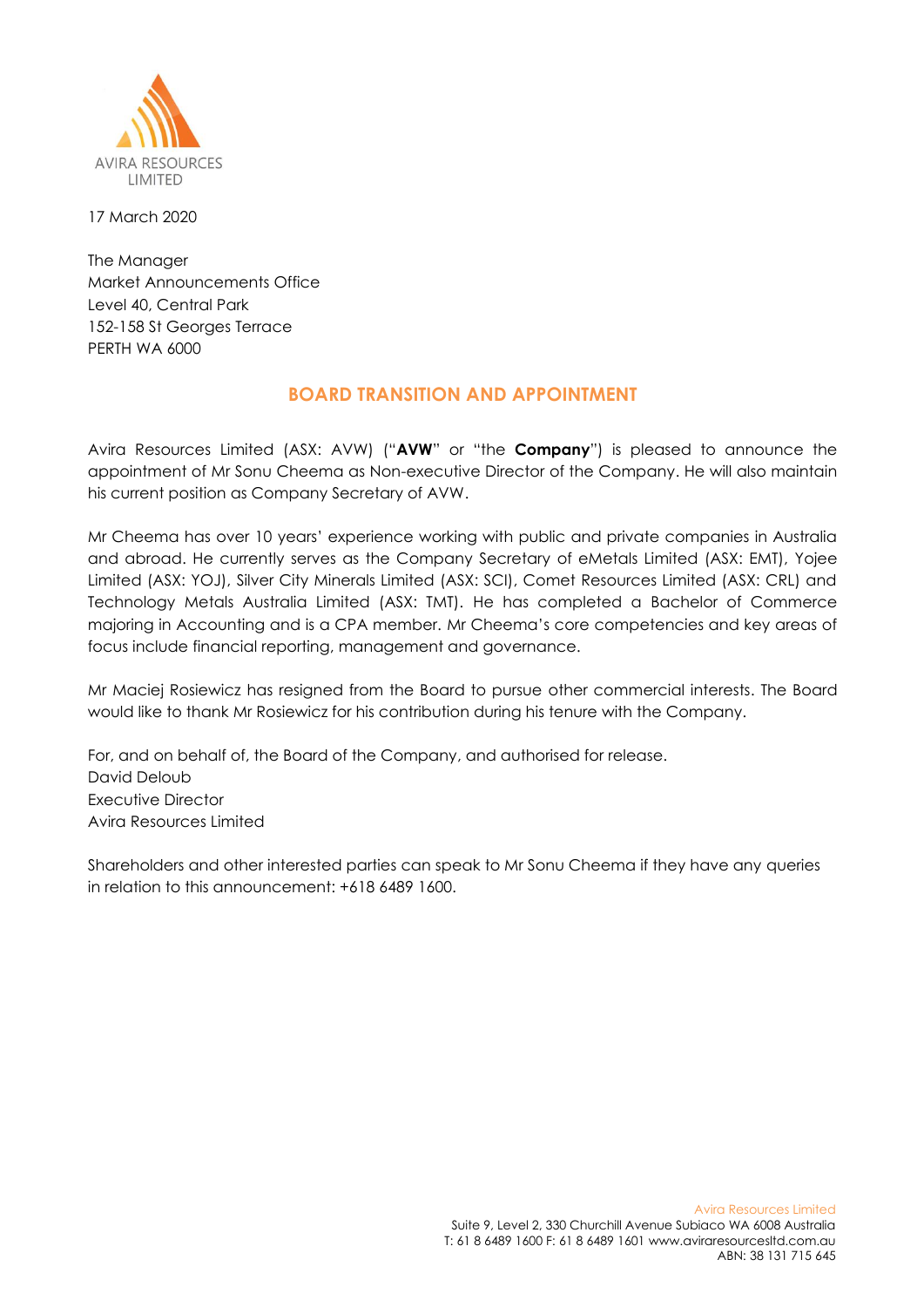*Rule 3.19A.1*

# **Appendix 3X**

# **Initial Director's Interest Notice**

*Information or documents not available now must be given to ASX as soon as available. Information and documents given to ASX become ASX's property and may be made public.*

Introduced 30/9/2001.

| Name of entity | AVIRA RESOURCES LTD (ASX:AVW) |
|----------------|-------------------------------|
| <b>ABN</b>     | 38 131 715 645                |

We (the entity) give ASX the following information under listing rule 3.19A.1 and as agent for the director for the purposes of section 205G of the Corporations Act.

| <b>Name of Director</b> | Sonu Cheema   |
|-------------------------|---------------|
| Date of appointment     | 17 March 2020 |

## **Part 1 - Director's relevant interests in securities of which the director is the registered holder**

*In the case of a trust, this includes interests in the trust made available by the responsible entity of the trust*

Note: In the case of a company, interests which come within paragraph (i) of the definition of "notifiable interest of a director" should be disclosed in this part.

### **Number & class of securities**

5,000,000 FPO Shares

<sup>+</sup> See chapter 19 for defined terms.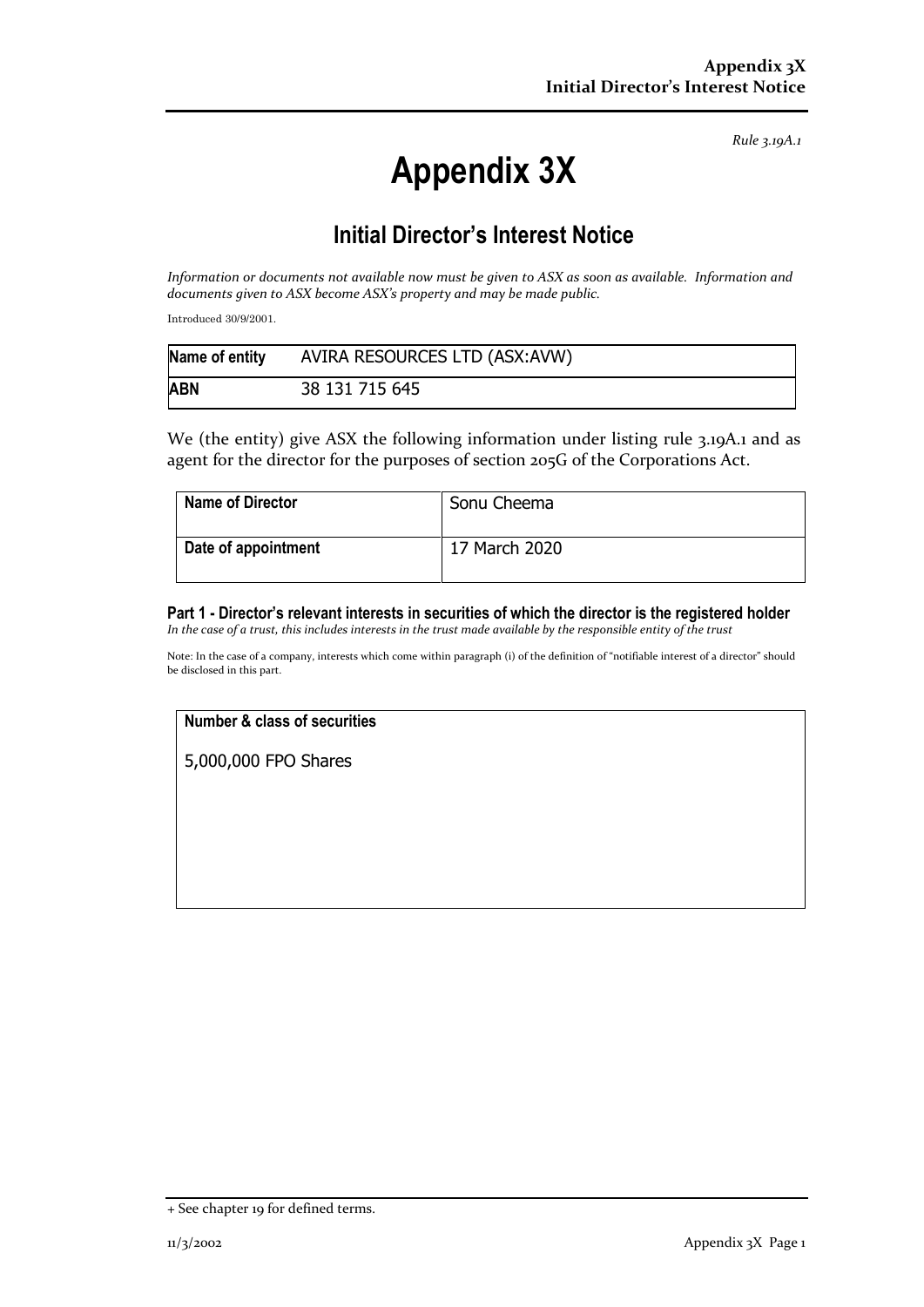### **Part 2 – Director's relevant interests in securities of which the director is not the registered holder**

*In the case of a trust, this includes interests in the trust made available by the responsible entity of the trust*

| Name of holder & nature of interest<br>Note: Provide details of the circumstances giving rise<br>to the relevant interest. | <b>Number &amp; class of Securities</b> |
|----------------------------------------------------------------------------------------------------------------------------|-----------------------------------------|
| N/A                                                                                                                        | Nil                                     |
|                                                                                                                            |                                         |
|                                                                                                                            |                                         |

#### **Part 3 – Director's interests in contracts**

Note: In the case of a company, interests which come within paragraph (ii) of the definition of "notifiable interest of a director" should be disclosed in this part.

| <b>Detail of contract</b>                                |  |
|----------------------------------------------------------|--|
| <b>Nature of interest</b>                                |  |
| Name of registered holder<br>(if issued securities)      |  |
| No. and class of securities to which<br>interest relates |  |

<sup>+</sup> See chapter 19 for defined terms.